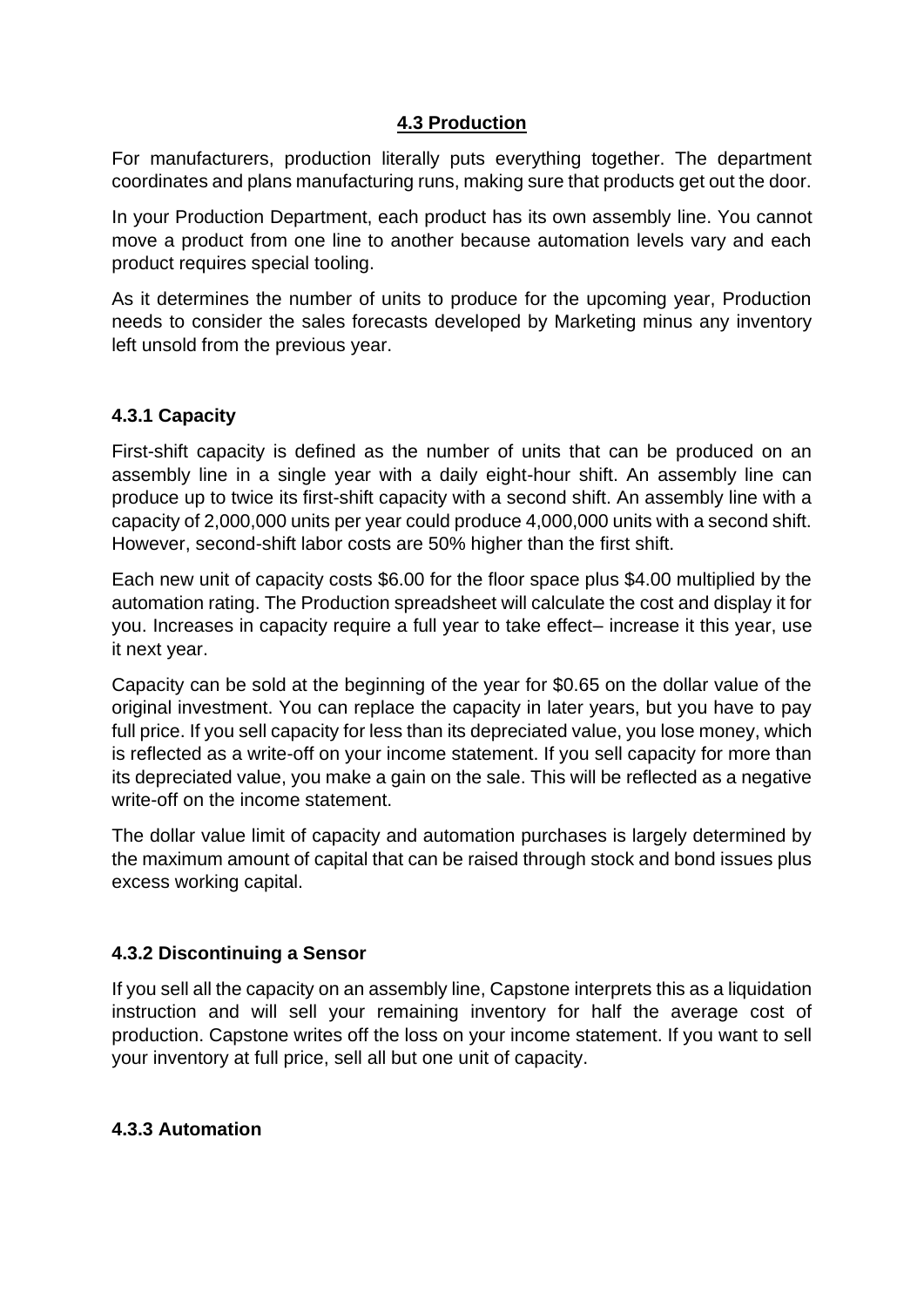As automation levels increase, the number of labor hours required to produce each unit falls. The lowest automation rating is 1.0; the highest rating is 10.0.

At an automation rating of 1.0, labor costs are highest. Each additional point of automation decreases labor costs approximately 10%. At a rating of 10.0, labor costs fall about 90%.

Labor costs increase each year because of an Annual Raise in the worker's contract.

Despite its attractiveness, two factors should be considered before raising automation:

- $\circ$  Automation is expensive: At \$4.00 per point of automation, raising automation from 1.0 to 10.0 costs \$36.00 per unit of capacity;
- o As you raise automation, it becomes increasingly difficult for R&D to reposition products short distances on the Perceptual Map. For example, a project that moves a product 1.0 on the map takes significantly longer at an automation level of 8.0 than at 5.0 (**Figure 4.4**). Long moves are less affected. You can move a product a long distance at any automation level, but the project will take between 2.5 and 3.0 years to complete.



**Figure 4.4** Time Required to Move a Sensor on the Perceptual Map 1.0 Unit at Automation Levels 1 Through 10

## **Changing Automation**

For each point of change in automation, up or down, the company is charged \$4.00 per unit of capacity. For example, if a line has a capacity of 1,000,000 units, the cost of changing the automation level from 5.0 to 6.0 would be \$4,000,000.

Reducing automation costs money. If you reduce automation, you will be billed for a retooling cost. The net result is you will be spending money to make your